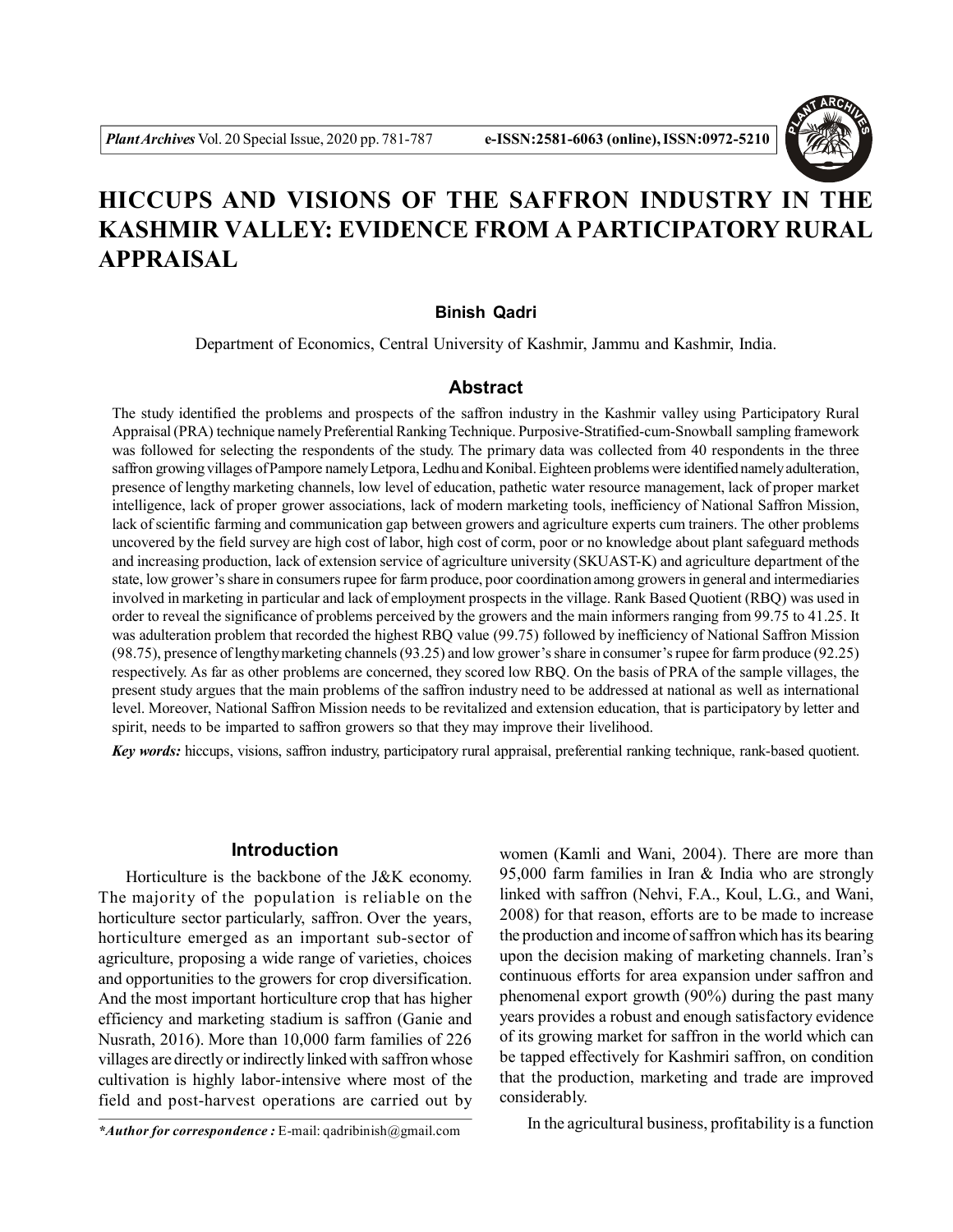of the choice of proper marketing channels and the size of landholding. The economic growth and development of many developing nations of the world are very much dependent on agricultural production and growth (Stamm, A., Jost, C., Kreiss, C., Meier, K., Pfister, M., Schukat, P., and Speck, 2006). There is no denying the fact that India's agriculture is also heavily dependent upon the agriculture sector (Acharya, 1998). As far as saffron marketing in Jammu and Kashmir is concerned the growers have many channel choices to sell their produce such as direct marketing, informal involvement and formal involvement in the market. However, informal markets dominate the entire scene. Under informal markets, there are unofficial communications between growers and intermediaries. On the other hand, formal markets clearly demarcated grades, quality standards, certifications and safety regulations. In addition, under formal market structure prices are properly set (Grimsdell, 1996). Small saffron growers find it very difficult to penetrate the formal markets as they cannot grade, pack and store the products at the individual level (Zaki, 2002) due to high transaction costs, high risks, missing markets and lack of collective action (Jari, 2009).

Saffron growers face many problems due to various causes such as small landholding (Munshi, 2002) causing fall in the production and productivity levels, incidence of large number of intermediaries bringing about price and quality distortions, traditional cultivation practices (Kubrevi, S.S. and Khare, 2006; Masood, Badrul, Muzaffar, Teixeira and Kirmani, 2010). Saffron is very delicate to treatment and usage since it is a functional food-grade spice and it has to undergo a sequence of food wellbeing endorsements. The industrial infrastructure is very poor in our state which is why Kashmiri saffron is processed outside the state thereby adding the current pool of problems. Likewise, adulteration is the most important problem which has a multiplier effect on the prevailing marketing problems in saffron industry. It has dwindled our industry and made loss to both growers and state. But, still then the growers and dealers don't realize the negative repercussions of this shameful act. Apart from these, saffron growers are facing severe problems with regard to the marketing information and know-how. They are also unaware of modern marketing tools, strategies and themes like excellence, branding and packaging, delivery plan, communication skills, aftersales-tune up, feedback etc. Accordingly, they fail to compete with their corresponding person outside the state. It is a matter of great concern predominantly given the fact that the graph of the saffron industry in Jammu and Kashmir State is decreasing at an increasing rate.

## **Objectives :**

- 1. To highlight the nature and significance of participatory rural appraisal approach in agriculture development.
- 2. To highlight the problems and prospects of the saffron industry in Kashmir valley.

## **Materials and Methods**

The present study is based on both primary as well as secondary data. It adopted *Purposive Stratified-cumsnowball sampling* for the selection of respondents. There are ten districts in the Kashmir valley and out of 10 districts saffron is prominently cultivated in district Pulwama and district Budgam. District Pulwama was selected purposively because the district covers the maximum area under saffron cultivation. It comprises 7 tehsils namely, Awantipora, Pampore, Pulwama, Tral, Rajpora, Aripal and Litter. Tehsil Pampore was selected purposively because it accounts for the majority of saffron production. There are 29 villages in Pampore and out of 29 villages, 3 villages namely Letpora, Ledhu and Konibal having good amount of land under saffron cultivation were selected purposively. From the 3 selected villages, the respondents have been divided into four strata namely growers, Dalals & local traders, retailers / wholesalers and firms. From each stratum 10 respondents were selected by applying snowball sampling. In this way the sample size for the present study was 40. A well-designed interview schedule was framed in order to achieve the objectives of the present study. The sampling design for the present study is shown in fig. 2.1.

In order to identify problems in saffron industry in sample villages, with the help of socio-metric technique, 5 main informers (grower, Dalal, retailer, wholesaler and firm) were identified who were well versed with the saffron cultivation alongside village circumstances. Independently they were asked to list out the problems faced by the growers of the village concerning saffron industry. It was from each main informer that we acquired the names of growers or respondents who in reality confronted the problems itemized or listed by them. The growers recognized with the help of main informers were correspondingly asked to list out the problems encountered by them. The problems were assigned rank indicative of which problem they have a preference to put at first, second, third, fourth etc. Unrelenting this progression, until 40 growers were identified for the study. By communicating with these growers, a series of problems were noted down. Furthermore, incidence of growers for various ordering or ranking of the problems was estimated. In order to find out the significance of problems observed by the main informers and growers, rank based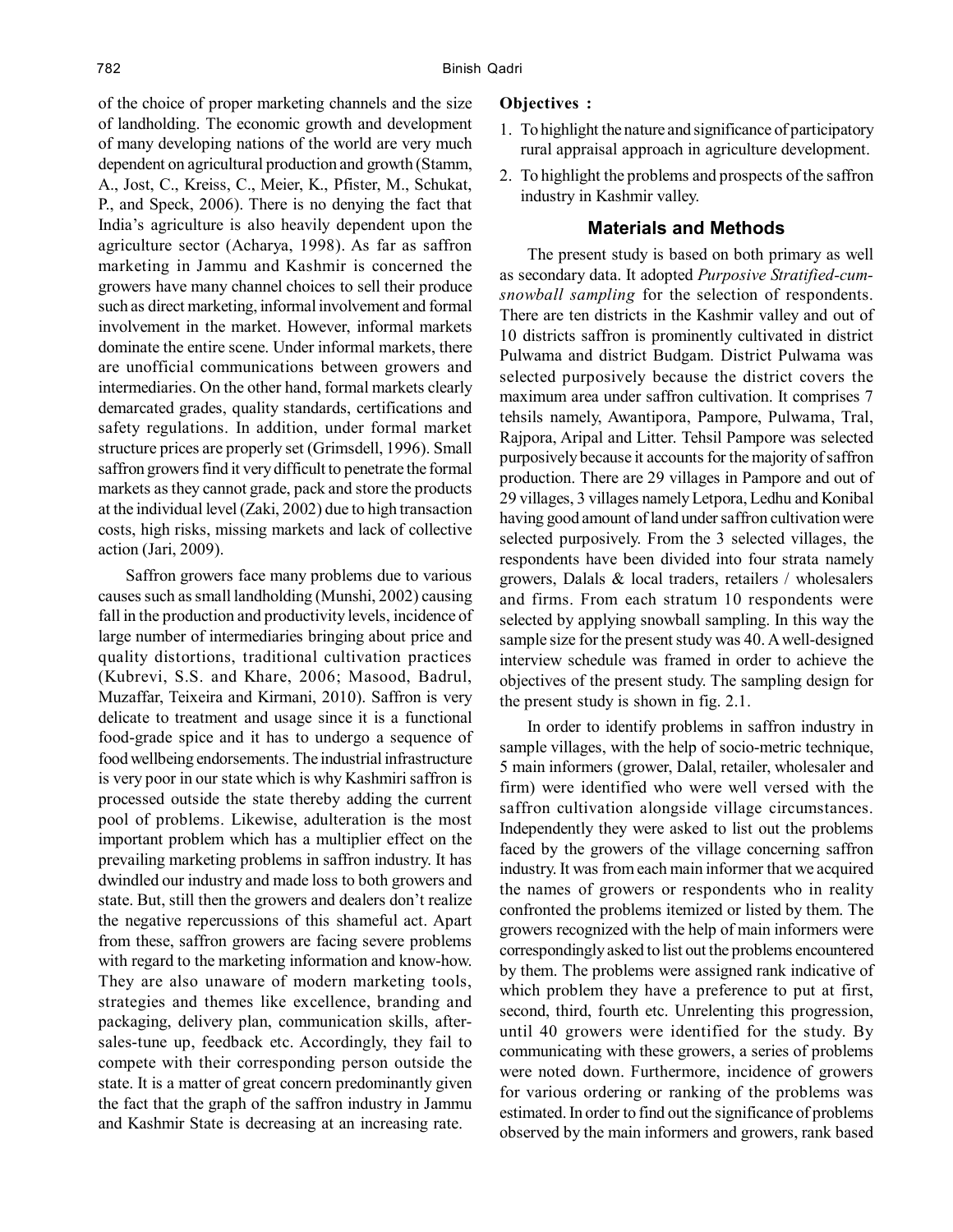

**Fig. 2.1:** Sampling Design flowchart

quotient was used for which the formula is as given below:

 $RBQ = \Sigma$  i= ln (Fi) (n+1- i) ÷ Nn × 100

Where, Fi is the incidence or rate of recurrence of growers/main informers for the ith rank of the problem. n and N are the maximum number of ranks assigned for numerous problems by a grower among all the communicated growers and number of respondents, respectively.

# **Nature and significance of Participatory Rural Appraisal**

Participatory Rural Appraisal (PRA) is a practise and approach at the same time for cooperating and making contacts with villagers with the aim of being sympathetic to them and gaining wisdom from them. As a result, in order to meet the needs of present generation without compromising the needs of future generation, it helps to measure the sentiments and opinions for the allocation of resources and rank the main concerns, to record all the evidence and formulate a design of action. Preferential Ranking Technique, one of the best and important constituent of Participatory Rural Appraisal, is far and wide used tool to detect the problems of a village in agricultural field surveys and line up the problems and fix plan of action for unravelling the identified problems.

Amongst various tools of Participatory Rural Appraisal (PRA), it designates a budding galaxy of methods to empower local folks to share, improve and evaluate their understanding of life and environments, to design and to perform. Furthermore, Participatory Rural Appraisal is embedded in forwardlooking participatory research, rapid rural appraisal (RRA), agronomic ecology analysis, pragmatic anthropology and field study on rural farming systems. In addition, participating ways and means take account of transect strides, mapping and demonstrating, matrix recording, seasonal datebooks, trend and change breakdown, wealth and welfare classification and logical cum diagnostic graphical illustration. With the help of Participatory Rural Appraisal we are able to manage natural resources, carry sustainable development, bring a balance in different sectors, alleviate poverty, generate efficacious public line-ups, improve health and meet food security goalmouths.

The essence and acceptance of Participatory Rural Appraisal are comparatively illuminated by the unforeseen systematic yet critical capabilities of local people when facilitated by tranquil empathy and articulated through series of sharing and expressly chromatic systems. As a consequence, when compared with traditional methods, it displays high cogency and consistency of evidence shared by local people to endowing local experts. The circulation of Participatory Rural Appraisal has been imaginative and horizontal involving flow from developing to developing countries by way of learning by doing and learning by experiences with the aid of varied local tools coupled with behavioural changes. The graph of Participatory Rural Appraisal has been monotonously increasing which is why maintaining quality is a challenge in the presence of institutional side and lengthy channels of distribution. Likely and favourable possibilities in Participatory Rural Appraisal embrace research institutes, farming systems and substitutions to typical field surveys (questionnaire in particular). In addition, they offer checking, watching, appraisal and horizontal spread by local folks, empowerment of the poor and policy analysis. The practical implication of Participatory Rural Appraisal is change in individual behavior and outlooks and change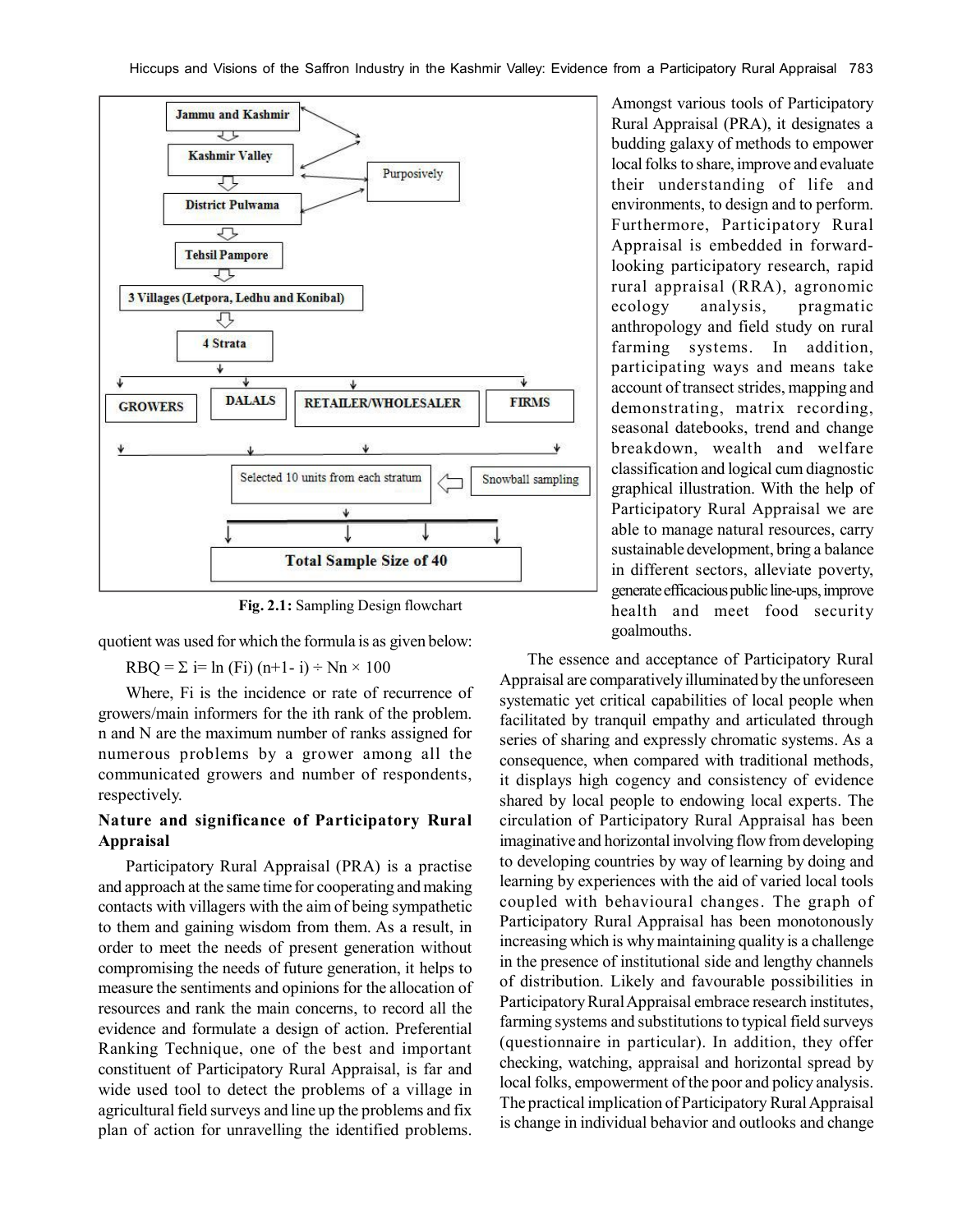in logistic beliefs. It matches and reverberates with paradigm swings in both natural sciences and social sciences, including environmental science and moral science.

## **Results and Discusison**

#### **Identification of problems**

As already discussed, preferential ranking technique, one of the utmost operational approaches of PRA, was used in the present study for finding the main problems of saffron industry in Kashmir valley. In this respect, eighteen (18) problems were uncovered. These were adulteration, presence of lengthy marketing channels, low level of education, pathetic water resource management, lack of proper market intelligence, lack of proper grower associations, lack of modern marketing tools, inefficiency of National Saffron Mission, lack of scientific farming, communication gap between growers and agriculture experts cum trainers. In addition, we find other problems associated with this trade such as high cost of labor, high cost of corm, poor or no knowledge about plant safeguard methods and increasing production, lack of extension service of agriculture university (SKUAST-K) and agriculture department of the state, low grower's share

in consumer's rupee for farm produce, poor coordination among growers in general and intermediaries involved in marketing in particular and lack of employment prospects in the village (see Table 4).

# **Estimation of Rank Based Quotient (RBQ)**

Different problems are listed out in Table 4 which are based on the ranks given by the respondents and main informers. For each problem, the rank based quotient (RBQ) was first calculated and then presented in Table 4 ranging from 99.75 to 41.25. It was adulteration problem that recorded the highest RBQ value (99.75) followed by inefficiency of National Saffron Mission (98.75), presence of lengthy marketing channels (93.25) and low grower's share in consumer's rupee for farm produce (92.25) respectively. As far as other problems are concerned, they scored low Rank Based Quotient.

#### **Prospects of saffron industry**

*• Functional Spice:* Certainly saffron is a functional spice (Assimopoulou, Sinakos and Papageorgiou, 2005) for the reason that it is widely used in food and constitutes part of world class traditional serving dishes across world, especially from a number of Mediterranean countries (Winterhalter, P. and Straubinger, 2000). In addition, it is

**Table 4:** Values of Rank Based Quotient for the problem identified in sample villages.

|                  | <b>S.Nol Problems</b>                       | <b>Rank Based Quotient (RBQ) value</b>                                                                                                                                 |
|------------------|---------------------------------------------|------------------------------------------------------------------------------------------------------------------------------------------------------------------------|
| 1                | Adulteration                                | $(12\times10+18\times9+6\times8+3\times7+2\times6+0\times5+4\times4+0\times3+10\times2+0\times1)\times100/(40\times10)=99.75$                                          |
| 2                | Presence of lengthy marketing channels      | $(11\times10+17\times9+8\times8+4\times7+3\times6+0\times5+0\times4+0\times3+0\times2+0\times1)\times 100/(40\times10)=93.25$                                          |
| $\mathcal{L}$    | Low level of education                      | $(13\times10+0\times9+7\times8+0\times7+4\times6+0\times5+0\times4+11\times3+5\times2+0\times1)\times 100/(40\times10)=63.25$                                          |
| 4                | Pathetic water resource management          | $(18\times10+0\times9+5\times8+0\times7+4\times6+0\times5+0\times4+9\times3+2\times2+15\times1)\times100/(40\times10)=72.5$                                            |
| 5                | Lack of proper market intelligence          | $(17\times10+0\times9+0\times8+0\times7+5\times6+0\times5+0\times4+15\times3+14\times2+0\times1)\times100/(40\times10)=68.25$                                          |
| 6                | Lack of proper grower associations          | $(9\times10+0\times9+4\times8+0\times7+5\times6+0\times5+0\times4+10\times3+6\times2+0\times1)\times100/(40\times10)=48.5$                                             |
| 7                | Lack of modern marketing tools              | $(8\times10+0\times9+3\times8+2\times7+4\times6+0\times5+0\times4+9\times3+5\times2+0\times1)\times100/(40\times10)=44.75$                                             |
| 9                | Inefficiency of National Saffron Mission    | $(16\times10+15\times9+9\times8+4\times7+0\times6+0\times5+0\times4+0\times3+0\times2+0\times1)\times 100/(40\times10)=98.75$                                          |
| 10 <sup>10</sup> | Lack of scientific farming                  | $(15\times10+0\times9+5\times8+0\times7+5\times6+0\times5+0\times4+0\times3+0\times2+0\times1)\times100/(40\times10)=55$                                               |
| 11               | Communication gap between growers           | $(14\times10+0\times9+9\times8+0\times7+3\times6+0\times5+0\times4+0\times3+0\times2+0\times1)\times 100/(40\times10)=57.5$                                            |
|                  | and agriculture experts cum trainers        |                                                                                                                                                                        |
| 12               | High cost of labor                          | $(7\times10+3\times9+10\times8+0\times7+0\times6+0\times5+0\times4+0\times3+4\times2+5\times1)\times100/(40\times10)=47.5$                                             |
| 13               | High cost of corm                           | $(2\times10+7\times9+11\times8+3\times7+0\times6+0\times5+0\times4+0\times3+4\times2+0\times1)\times100/(40\times10)=50$                                               |
| 14               | Poor or no knowledge about plant safe-      | $(6\times10+9\times9+12\times8+2\times7+0\times6+0\times5+0\times4+0\times3+0\times2+0\times1)\times100/(40\times10)=62.75$                                            |
|                  | guard methods and increasing production     |                                                                                                                                                                        |
| 15               | Lack of extension service of agriculture    | $(7\times10+5\times9+4\times8+2\times7+6\times6+0\times5+0\times4+0\times3+0\times2+0\times1)\times100/(40\times10)=49.25$                                             |
|                  | university (SKUAST-K) and agriculture       |                                                                                                                                                                        |
|                  | department of the state                     |                                                                                                                                                                        |
| 16               | Low grower's share in consumer's            | $(18\times10+13\times9+9\times8+0\times7+0\times6+0\times5+0\times4+0\times3+0\times2+0\times1)\times100/(40\times10)=92.25$                                           |
|                  | rupee for farm produce                      |                                                                                                                                                                        |
| 17               | Poor coordination among growers in          |                                                                                                                                                                        |
|                  | general and intermediaries involved in      | $(4 \times 10 + 5 \times 9 + 3 \times 8 + 2 \times 7 + 7 \times 6 + 0 \times 5 + 0 \times 4 + 0 \times 3 + 0 \times 2 + 0 \times 1) \times 100/(40 \times 10) = 41.25$ |
|                  | marketing in particular                     |                                                                                                                                                                        |
| 18               | Lack of employment prospects in the village | $(13\times10+2\times9+4\times8+5\times7+1\times6+0\times5+5\times4+0\times3+0\times2+0\times1\times100/(40\times10)=60.25$                                             |

*Source: field survey*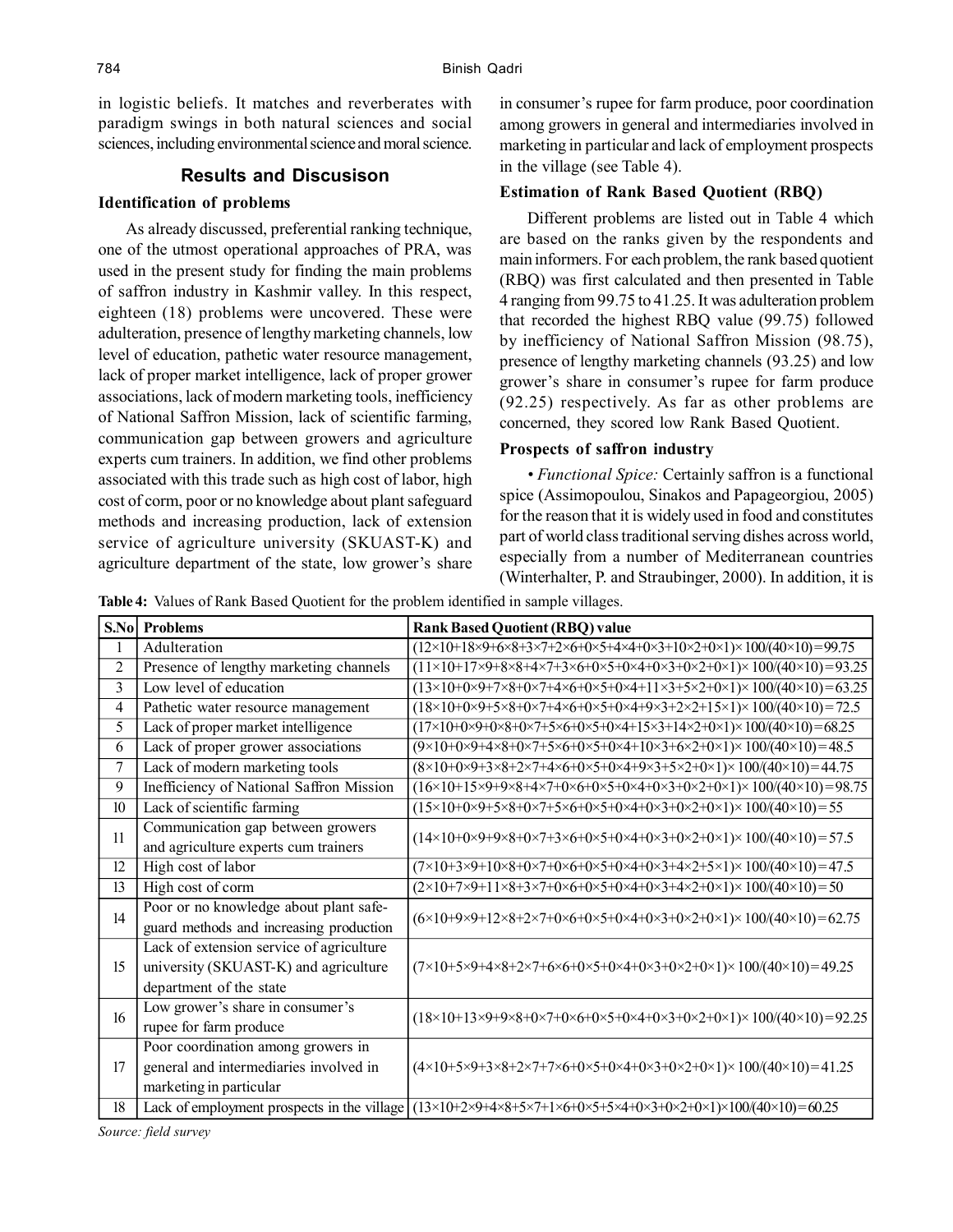used in textiles as well (Alonso, Zalacain and Carmona, 2012). It is used in various perfumes and creams and evidence can be seen from Romans (Giaccio, 2004).

*• Trickle-down effect:* The upshot or outcome of economic growth on the frequency of poverty is called trickle-down effect. Saffron has a trickle-down effect and for that reason it has beyond doubt many prospects at state, national and international level. Due to its great soundness and exposure to trickle-down theory, it has instigated the government authorities and the dealers to provide a vent for some of the major social and economic problems of the state (Mir, 1992).

*• Cumulative demand:* The healing and pharmaceutical attributes of saffron have been emphasized in a number of studies and research papers (Shah, Mir, Matoo, Dar and Beigh, 2017). Saffron has a major use in Ayurveda and herbal medications to upkeep a dynamic global drive for improving quality of life and leading a fit and active living that is gaining impetus which results in snowballing the demand substantially apart from an increase in its use as a functional spice for cooking purposes. The demand would upswing further once there is an improvement in production and marketing to bridge the gap between demand and supply. Furthermore, saffron has also found use in the wine industry. Some varieties and brands of wine use saffron as the main ingredient to provide a special flavour and sell at a first-class price. The rapid growth and development in the wine industry being observed in India after the ban on producing intoxicating drinks were lifted in the country has unlocked yet another prospect or opportunity for raising the consumption levels of saffron (Nehvi, Koul and Wani, 2008). Because of its greater inherent features, Kashmiri saffron will beyond doubt have an upper hand over the imported and adulterated saffron (Wani, Saraf and Wani, 2008). Many Herbal and Ayurveda companies use saffron as raw material. Patanjali Company, one of the leading FMCG (fast moving consumer goods) Company in India, uses saffron as one of the main raw material. The demand for saffron is rising day by day with the growth and progress of all the big FMCG industries.

*• Mounting international trade:* International trade is a necessary condition for the growth and development of a business enterprise. It creates a link between trading partners and help in the development of rapport. There is no denying the fact that behind the process of international trade in a developing country like ours are a series of economic reforms, especially agricultural reforms. With the help of several reforms, Iran has increased area under saffron during the last many years and exports 90% of its total production. This single-handedly is responsible

for a resilient and adequate indication of its developing market for saffron in the world which can be passed over efficaciously for Kashmiri saffron, on condition that the production, marketing, quality and exports are enhanced meaningfully. Literature shows that the countries which don't produce saffron are also exporting saffron thereby showing its growing international trade. Export of saffron is considered a vital component of valueadded growth of the agriculture sector (Mehdi and Reza, 2012)**.**

*• Extension lead of saffron in non-traditional areas:* The observation and at the same time misconception of saffron being extremely location-specific and not open to cultivation in other settings in the state has in the meantime been removed after saffron was grown efficaciously in uplands or Karewas of Srinagar and Budgam districts of Kashmir province. This unbolts up a countless scope for area extension on a large scale in the well-drained Karewa lands of non-traditional areas available in Baramulla, Sopore, Handwara and Kupwara etc. districts of Kashmir province; Kishtwar and upper areas in Udhampur districts in Jammu province; and Leh and Kargil districts of Ladakh region. These should be exploited after location-explicit pilot studies are conducted by the government in broad-spectrum and Sheri Kashmir University of Agricultural Sciences and Technology of Kashmir (SKAUST), in precise form, to assess the cropping performance and then normalize crop handling and regulatory strategies apt to every single situation (Nehvi, Koul and Wani, 2008).

*• Farmer's Openness:* The most important crops of the state of Jammu and Kashmir are rice, maize and wheat. The demand and supply cavity in agriculture in Jammu and Kashmir is increasing at an increasing rate but the production level is increasing at a decreasing rate. And for enhancing agricultural productivity on a sustainable basis, improving Seed Replacement Rate (SRR) is an important component. It is very good that agriculturalists and ranchers of the state having a tradeoff with other food, marketable and viable crops have shown a great receptiveness to the modern techniques of production for augmenting production, processing, marketing and exports to fetch better prices. This is obvious from the remarkable success achieved in improving the production and productivity levels of paddy in particular and vegetables, decorative crops and fruits in general and above all the revolution brought about in the dairy industry and apple industry in the state. This shows a good sign for investments in saffron industry in the state, exploiting the strengths already mentioned above (Nehvi, Koul and Wani, 2008). SWOT Analysis is an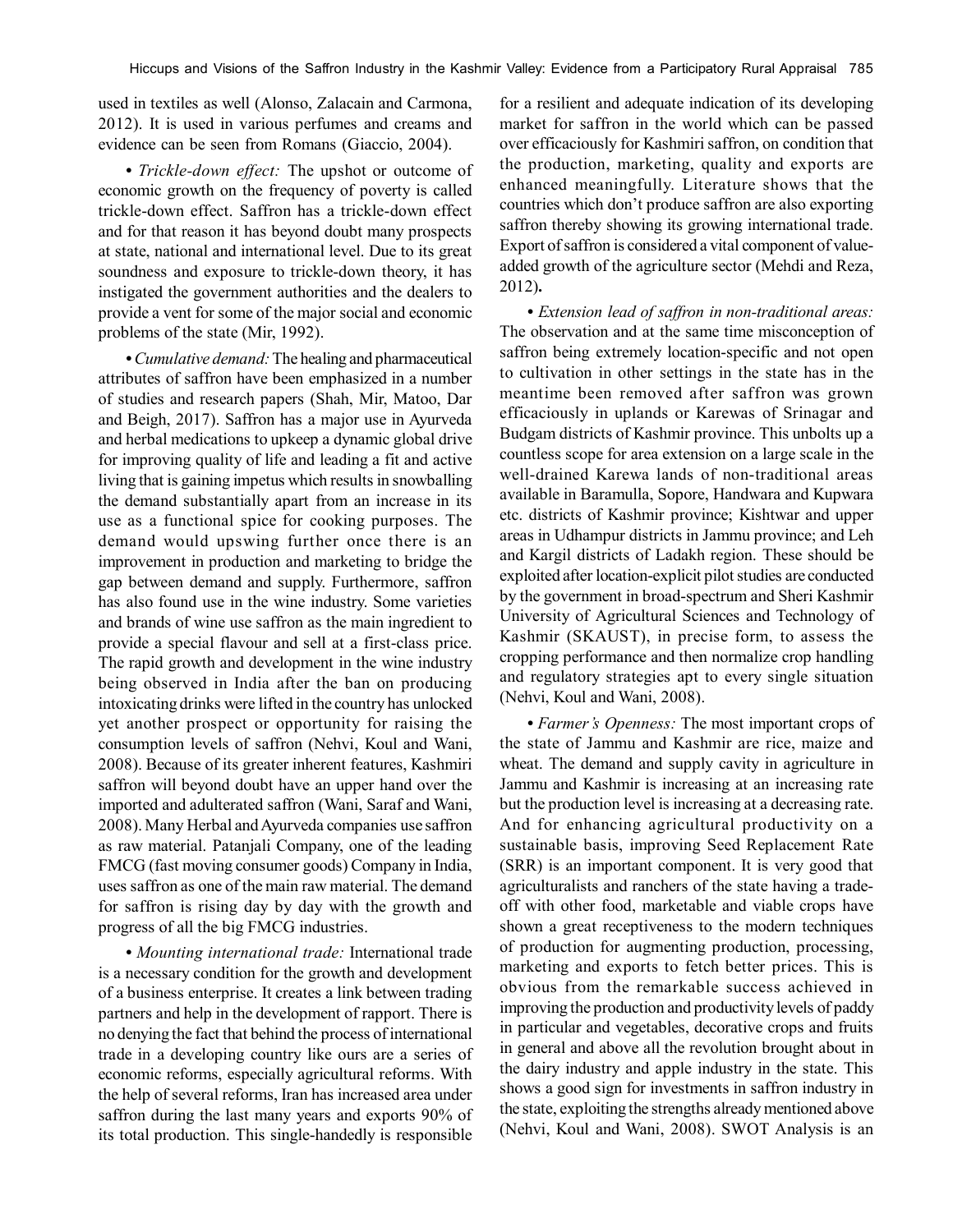acronym for strengths, weaknesses, opportunities and threats and is a structured planning method that evaluates these four elements of an organization, project or business venture. A SWOT analysis can be carried out for Saffron industry so as to specify the objectives of the saffron business venture and identifying the internal and external factors that are favourable and unfavourable to achieve that objective.

## **Conclusion**

The saffron business is full of hiccups or problems identified well by Participatory rural appraisal technique which is highly dependent upon cooperation and contacts with villagers with the intention of being compassionate to them and attainment of wisdom from them in order to improve their income, production and market. But, at the same time saffron has very high prospects and for that reason, government and the concerned bodies should provide great financial support along with skill development programmes and training to saffron growers and all the stakeholders associated with this trade directly or indirectly so that they will take advantage from this trade and improve their living. Saffron farming is very much labour intensive in nature where most of the ground and post-harvest tasks are performed by females (Kamli, S.A., and Wani, 2004), superior hands-on practical training to saffron growers on the field and post-harvest operations can help in improving the area, production and productivity levels which at present are very unfavourable. Furthermore, such practical demonstrations and training can help in tackling the post-harvest and marketing related problems and in fact they will have a capacity to do away with all the problems highlighted by the present study.

#### **Recommendations**

• It has been found that fragile water resource supervision and untimely channelling lead to water scarcities. There is no denying the fact that our saffron is world famous for its deep-down quality but it lacks proper water accessibility which is why level of production and productivity is low. Consequently, if suitable water facility is made available, it will be possible to obtain high levels of production and productivity thereby improving trade competitiveness.

*•* Saffron is very luxurious and high priced cash crop which create great temptation among some dealers to adulterate it with low graded material such as weeds, oil, etc. and bleach it all bloodshot to make it as clean as possible. As a result, bad quality saffron drives good quality saffron out of the market and thus worsening the market of saffron. Strong action should be taken against adulterants who malign the image of the very crop and create superficial product as well as demand and then sell the stocks at different prices to different buyers. In this way such unscrupulous folks promote price discrimination.

*•* Growers should be educated and trained in ISO standards and food security norms. With the help of grower associations and cooperatives, growers should create such a grading structure that will check the quality and reassure observance to such standards.

*•* Adequate market information, value addition, proper market infrastructure and grading affect the choice of marketing channels (Panda and Sreekumar, 2012). Growers need to be provided with better market facilities so as to make their decision regarding marketing channels better and convincing. As a result, we can improve the length of marketing channels which at present is very long and therefore, unhealthy.

*•* Choice of marketing channels among growers depends upon both technical and institutional factors like education and training, market infrastructure, road infrastructure, processing centres, assured markets etc. The poor the institutional and technical factors are, the higher will be the difficulties for growers in marketing their produce through organized and unorganized markets (Jari, 2009). Saffron market being loaded with chain of intermediaries are poorly institutionalized and have technical errors on field and post-harvest level. Therefore, in order to improve the marketing efficiency of saffron and growers' share in consumer rupee these institutional and technical factors should be given top-most priority and steps should be taken to improve the quality standards and safety levels of saffron as presently there is a lack of Standardization, Certification and Quality Assurance in saffron in most of the producing and trading countries of the world.

#### **References**

- Alonso, G. L., A. Zalacain and M. Carmona (2012). Saffron. In *Handbook of Herbs and Spices: Second Edition* (Vol. 1, 469–498). https://doi.org/10.1533/9780857095671.469.
- Assimopoulou, A.N, Z. Sinakos and V.P. Papageorgiou (2005). Radical scavenging activity of *Crocus sativus* L. extract and its bioactive constituents. *Phytother. Res.*, **19:** 997- 1000.
- Ganie, M.A. and A. Nusrath (2016). *Marketing and Trade Mechanism of Saffron (crocus Sativus)*. **7(5):** 55-62. https:/ /doi.org/10.9790/5933-0705045562.
- Giaccio, M. (2004). Crocetin from saffron: an active component of an ancient spice, Crit. *Rev. Food Sci. Nutr.*, **44:** 155-172.
- Grimsdell, K. (1996). The supply chain for fresh vegetables: What it takes to make it work. *Supply Chain Management.*,